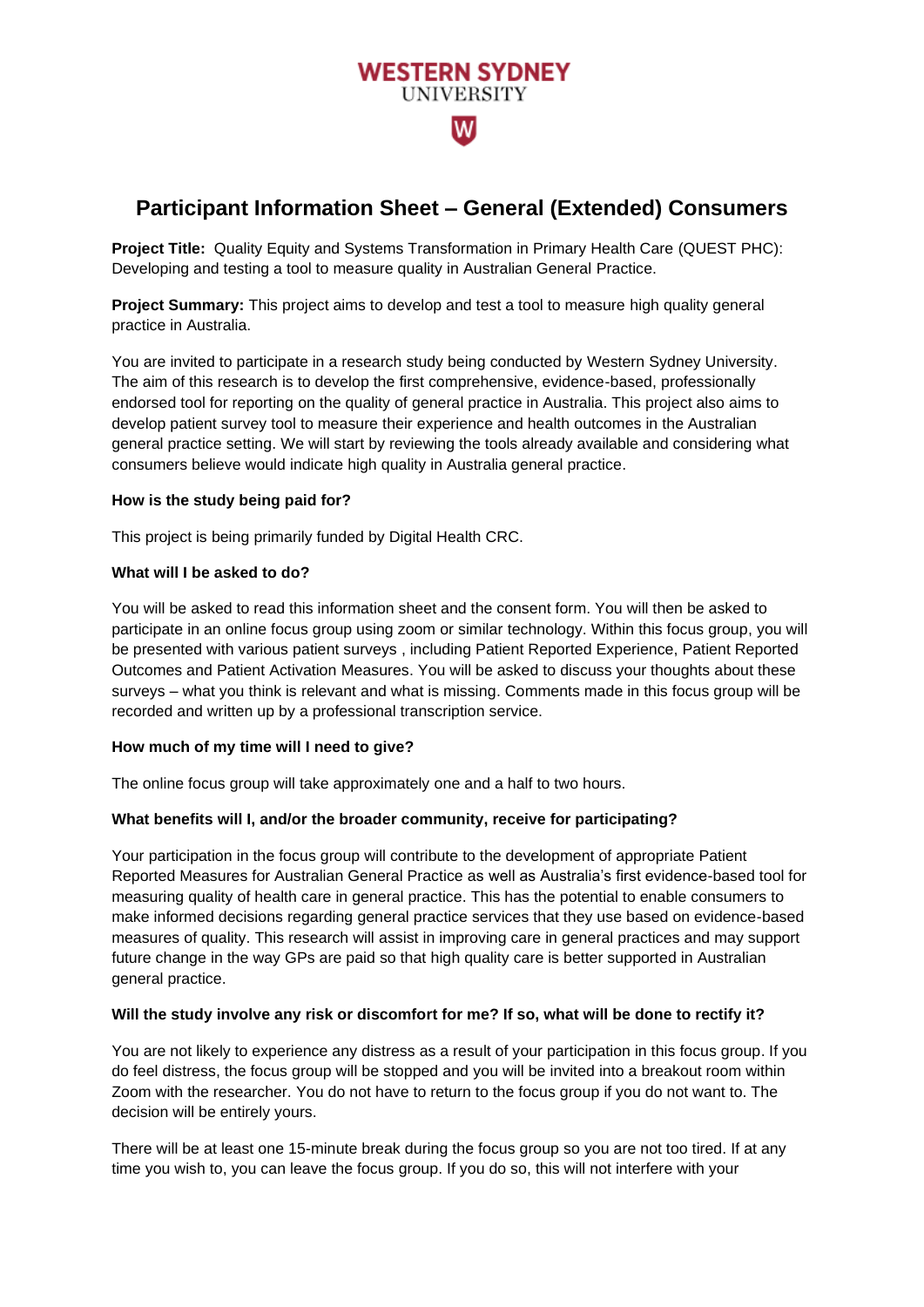relationship with the researchers or any partner organisations. However, the information you have provided in the group cannot be removed.

## **How will my confidentiality be protected?**

We will deidentify you and the information you provided in all reports and publications. However, we will not be able to guarantee your confidentiality as you will be interacting with other participants in the focus group and will come to know each other. We will remind all participants before and after the focus group to respect each other's privacy and confidentiality. However, participants may still discuss the information outside of the group.

## **How do you intend to publish or disseminate the results?**

The results of this research project will be published and/or presented including as a research report and as journal articles and conference presentations. In any publication and/or presentation, your identity and involvement will not be disclosed unless we ask you and you agree. Only the transcription service and the researchers will listen to the recording of the focus group and look at the written record. The de-identified written records of the focus group will be kept for at least 5 years after publications and presentations have been completed. If you wish to see a copy of the final report from this research, please contact the researchers after the focus group.

#### **Will the data and information that I have provided be disposed of?**

Only the researchers will have access to the recordings of the focus group and the written record of the discussion and this will be destroyed five years after the last publication or presentation of the findings from this project. However, de-identified summaries of the focus group discussions may be used in other projects conducted by Western Sydney University for a longer period of time.

#### **Can I withdraw from the study?**

Your participation is entirely voluntary and you are not obliged to be involved. If you do participate you can leave the focus group at any time without giving reason.

If you do leave, any information that you have supplied will not be able to be removed from the focus group recording, however, all information provided will be unidentified.

#### **Can I tell other people about the study?**

Yes, you can tell other people about the study by providing them with the Chief Investigator's contact details. They will then discuss participation in the research project and provide a participant information sheet and consent form.

#### **What if I require further information?**

Please contact Dr. Phyllis Lau if you would like to discuss the research further before deciding whether or not to participate.

Phyllis Lau, Chief Investigator (Phyllis.lau@westernsydney.edu.au or 02 4620 3894)

#### **What if I have a complaint?**

If you have any complaints or reservations about the ethical conduct of this research, you may contact the Ethics Committee through Research Engagement, Development and Innovation (REDI) on Tel +61 2 4736 0229 or email [humanethics@westernsydney.edu.au.](mailto:humanethics@westernsydney.edu.au)

> Western Sydney University ABN 53 014 069 881<br>Locked Bag 1797 Penrith NSW 2751 Australia westernsydney.edu.au